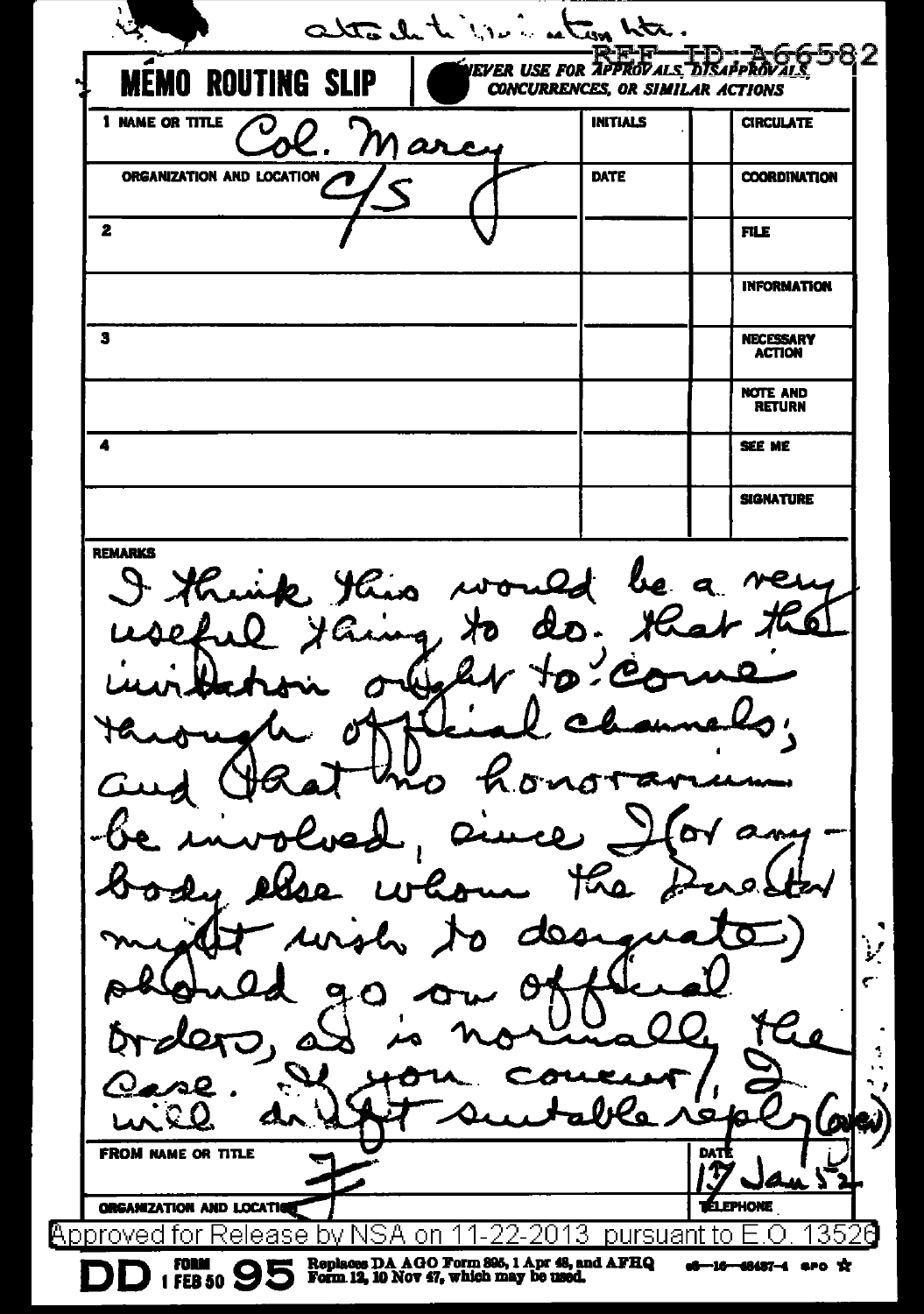your approval. In PEE Wind 96582 Jursin to acteurne des Pre peturn this letter to Ma Justinan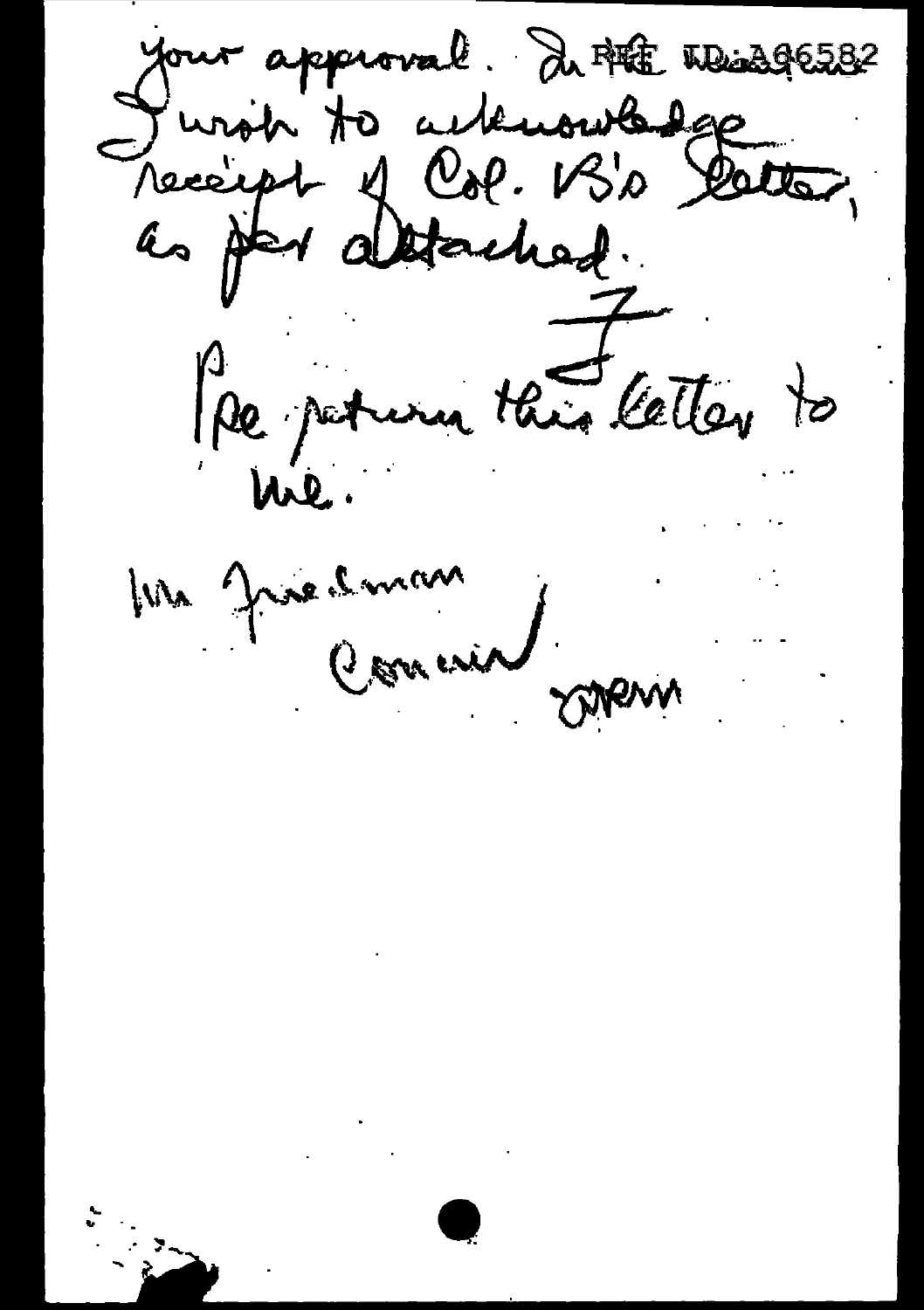REF ID: A66582



UNITED STATES MILITARY ACADEMY WEST POINT, NEW YORK

11 January 1952

Doctor William F. Friedman 3801 Nebraska Avenue Washington 25, D.C.

My dear Doctor Friedman::

This is to ask whether you will consider giving a lecture this spring to the cadets of the Third (Sopbomore) Class at West Point.

Before giving further details, I should like to explain the background *ot* this request. You may recall that Colonel Nicholas, Deputy Head *ot* this Department, met you in General W.N. Gillmore's office last winter; and that Lt.Col. Horridge, an instructor in this Department, also met you last summer. Both *ot* them have enthusiastically recommended that a lecture by you: would be a stimulating and valuable climax to the cadet course in Statistics.

I am sure that a talk of the type they have described to me would ideally suit the purpose *ot* our year-end lecture. Our general objective is to give the cadets the privilege of hearing a lecturer who, from first-hand knowledge, can give them a virid idea of how mathematical or scientific methods relate to some important phase of military activity. With this broad purpose I prefer to leave the choice of specific subject entirely to you, realizing that any lecture you may give on the basis of your extensive experience will accomplish our purpose in the highest degree.

From our standpoint it is most convenient to schedule the lecture on or about 28 May, 1952. However, if some other date would be more convenient, please let me know and I shall make every effort to adjust our schedule accordingly.

Tbs principal audience will be cadets *ot* the Third Class, numbering approximately 700, plus about 50 officers of the faculty. The cadets will have completed their course in Calculus, and a course in Elementary Statistics to include some work in sampling and the testing of hypotheses.

We can arrange the lecture in either of two ways, according to your preference. First, we can assemble the entire class, plus the officers, in the Department of Army Theater and hold the lecture at 7 o'clock in the evening. This is our usual procedure. However, it has a drawback in that the theater (in the Cadet Gymnasium) is much larger than a normal lecture hall, being capable of holding 2200 people if the galleries as well as the main floor are filled. Nevertheless, we have necessary projecting equipment and microphone arrangements to accommodate any type of lecture there.

The other plan would be to schedule the lecture twice, assembling half the class at a time in the Electricity Lecture Room in the East Academic